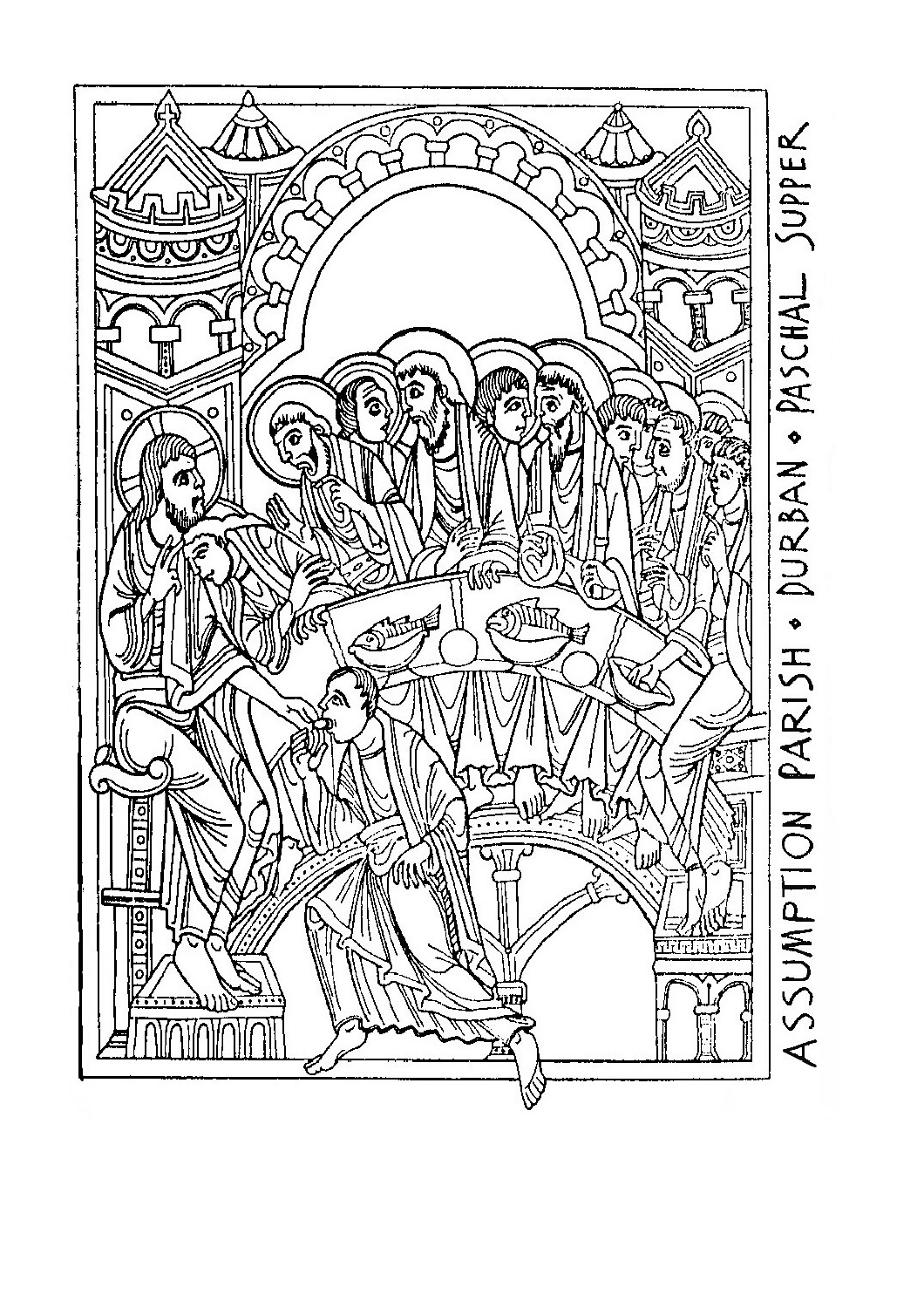# **FOREWORD**

This booklet contains a ritual for a Paschal Meal, suitable for use by a Group or Family. The text and ritual are a blend of the traditional Jewish Seder, or Passover Meal, and of Christian faith. This meal is intended to be a Christian celebration of our faith in Jesus. We will recall how God has saved his people in history and how Jesus has saved all men through his cross and resurrection. We will praise and thank God for these marvellous acts and reaffirm our commitment to him and the way of life to which he calls us.

The ritual is divided into eleven parts. You might decide to leave out one or two if you wish, considering the time available or the needs of the people attending. You should complete the ritual first, and then have supper.

For this ritual, you will need the following people:

 A Leader Up to four readers A mother Two people to lead prayers A Food Leader Up to four children A father A cantor Someone to lead the singing

And the following items:

 Song sheets for all present A piece of bread hidden somewhere in the house or garden A prize of a packet of sweets A seven-branch candle-stick or 7 candles Some bowls of bitter herbs, matzos and haroset Wine glasses for all present A Pitcher of water, bowl for the ritual of washing of hands (near the

father's place

We hope your meal will be meaningful and happy for all of you.

# *Elements of the Meal*

**Lamb** The word 'pesach' (pasch, passover) applies to the Lamb of sacrifice as well as to the deliverance from Egypt and to the feast itself.

**Unleavened bread** (Matzoh) called "bread of affliction" because it recalls the unleavened bread prepared for the hasty flight by night from Egypt. Three large matzohs are broken and consumed during the ceremony.

**Bitter herbs** (Moror) is a reminder of the bitterness of slavery and suffering in Egypt.

**Green herbs** to be dipped in salt water. Salt water represents tears of sorrow shed during the captivity of the Lord's people.

**Haroseth** (or 'haroses') represents the mortar used by Jews in building palaces and pyramids of Egypt during their slavery. *(It is a mixture of chopped apples, nuts, cinnamon and wine.)*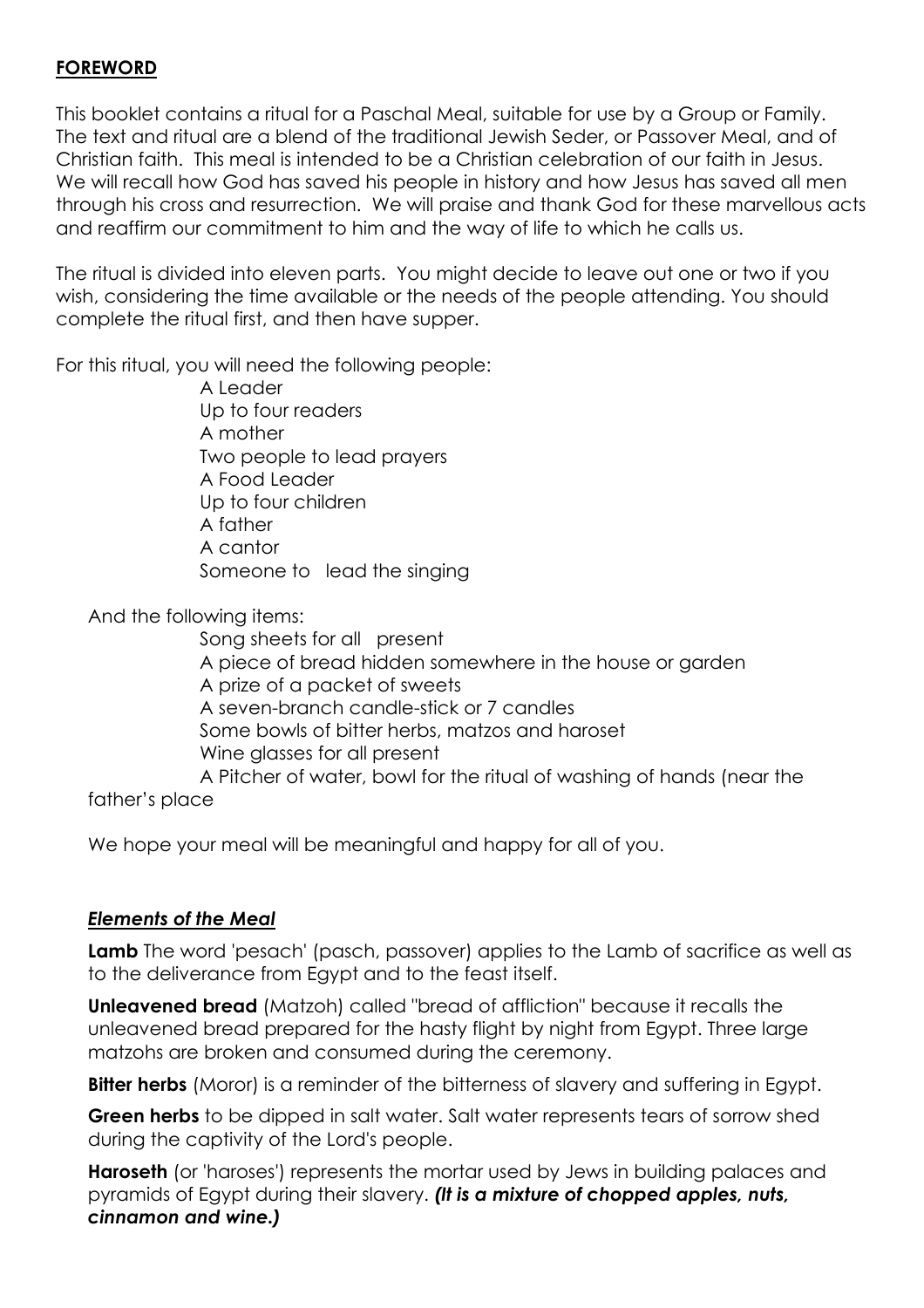#### **RECIPES**

# **HAROSET**

Make a mixture of:

½ to 1 teaspoon cinnamon Dash of lemon juice 1 fresh grated apple

Unsalted cashew nuts

1 small tin fig jam

Blend ingredients to achieve a sweet and pleasant taste

## **BITTER HERBS**

Make a dry, undressed salad of the following vegetables diced into small pieces and served raw:

Celery or Parsley, Radish, Spring onion, Lettuce or rocket

## **MATZOS**

Matzos are unleavened crisp wafers available at all supermarkets. Matzos flour may be purchased with instructions on making the biscuits oneself.

## **NOTE**

Matzos, bitter herbs and haroset should be prepared in several small bowls (or on platters) and passed around the gathering at the appropriate time during the Paschal Meal ritual.



Parsely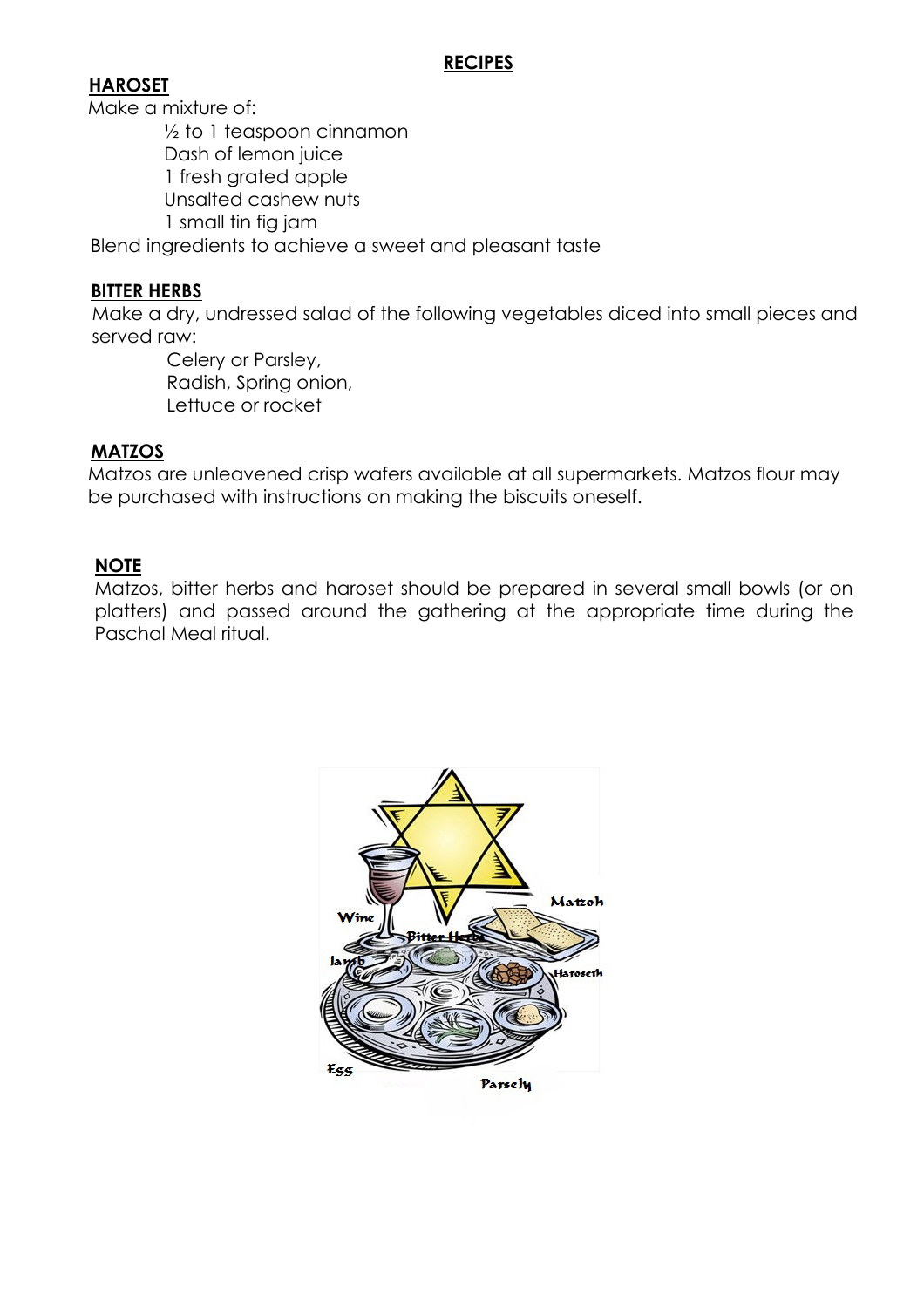# **PART ONE - WELCOME AND INTRODUCTION**

## **LEADER**

We would like to welcome you today to this Paschal Meal. We hope that this meal will be a joyful and meaningful event for you.

The first part of this meal will be a ritual, during which we shall perform some of the acts of the traditional Jewish Seder meal, and also re-enact some of the actions of Jesus at the Last Supper. Then we shall informally enjoy our supper together.

Our gathering tonight serves many purposes. We will recall to mind God's work in history of saving his people in many different ways. We will especially remember the saving work of Jesus, God's son. And we will praise and thank God for his care and mercy he has shown us. We will also try to come to a deeper understanding of what God's call is to us today and renew our faith and commitment to him. All this, through the actions, prayers, hymns and ritual which we will now begin.

Let us open our ceremony by singing hymn number........ On the sheets.

# **PART TWO - A READING FROM EXODUS**

### **LEADER**

We will now listen to the story of how God freed his people from slavery in Egypt, the miraculous event which the Jews recall annually at the Passover Meal.

## **READER**

A reading from the book of Exodus: (Chapter 14: Verses 15-31)

### **The crossing:**

Yahweh said to Moses, "Why do you cry to me so? Tell the sons of Israel to march on. For yourself, raise your staff and stretch out your hand over the sea and part it for the sons of Israel to walk through the sea on dry ground. I for my part will make the heart of the Egyptians so stubborn that they will follow them. So shall I win myself glory at the expense of Pharaoh, of all his army, his chariots, his horsemen? And when I have won glory for myself, at the expense of Pharaoh and his chariots and his army, the Egyptians will learn that I am Yahweh."'

Then the angel of God, who marched at the front of the army of Israel, changed station and moved to their rear. The pillar of cloud changed station from the front to the rear of them, and remained there. It came between the camp of the Egyptians and the camp of Israel. The cloud was dark, and the night passed without the armies drawing any closer the whole night long. Moses stretched out his hand over the sea. Yahweh drove back the sea with a strong easterly wind all night, and he made dry land of the sea. The waters parted and the sons of Israel went on dry ground right into the sea, walls of water to right and to left of them. The Egyptians gave chase: after them they went, right into the sea, all Pharaoh's horses, his chariots, and his horsemen. In the morning watch, Yahweh looked down on the army of the Egyptians from the pillar of fire and of cloud, and threw the army into confusion. He so clogged their chariot wheels that they could scarcely make headway. *"Let us flee from the Israelites,"* the Egyptians cried *"Yahweh is fighting for them against the Egyptians." "Stretch out your hand over the sea,"* Yahweh said to Moses "*that the waters may flow back on the Egyptians and their chariots and their horsemen."* Moses stretched out his hand over the sea and, as day broke, the sea returned to its bed. The fleeing Egyptians marched right into it, and Yahweh overthrew the Egyptians in the very middle of the sea. The returning waters overwhelmed the chariots and the horsemen of Pharaoh's whole army, which had followed the Israelites into the sea; not a single one of them was left. But the sons of Israel had marched through the sea on dry ground, walls of water to right and to left of them. That day, Yahweh rescued Israel from the Egyptians, and Israel saw the Egyptians lying dead on the shore. Israel witnessed the great act that Yahweh had performed against the Egyptians, and the people venerated Yahweh; they put their faith in Yahweh and in Moses, his servant.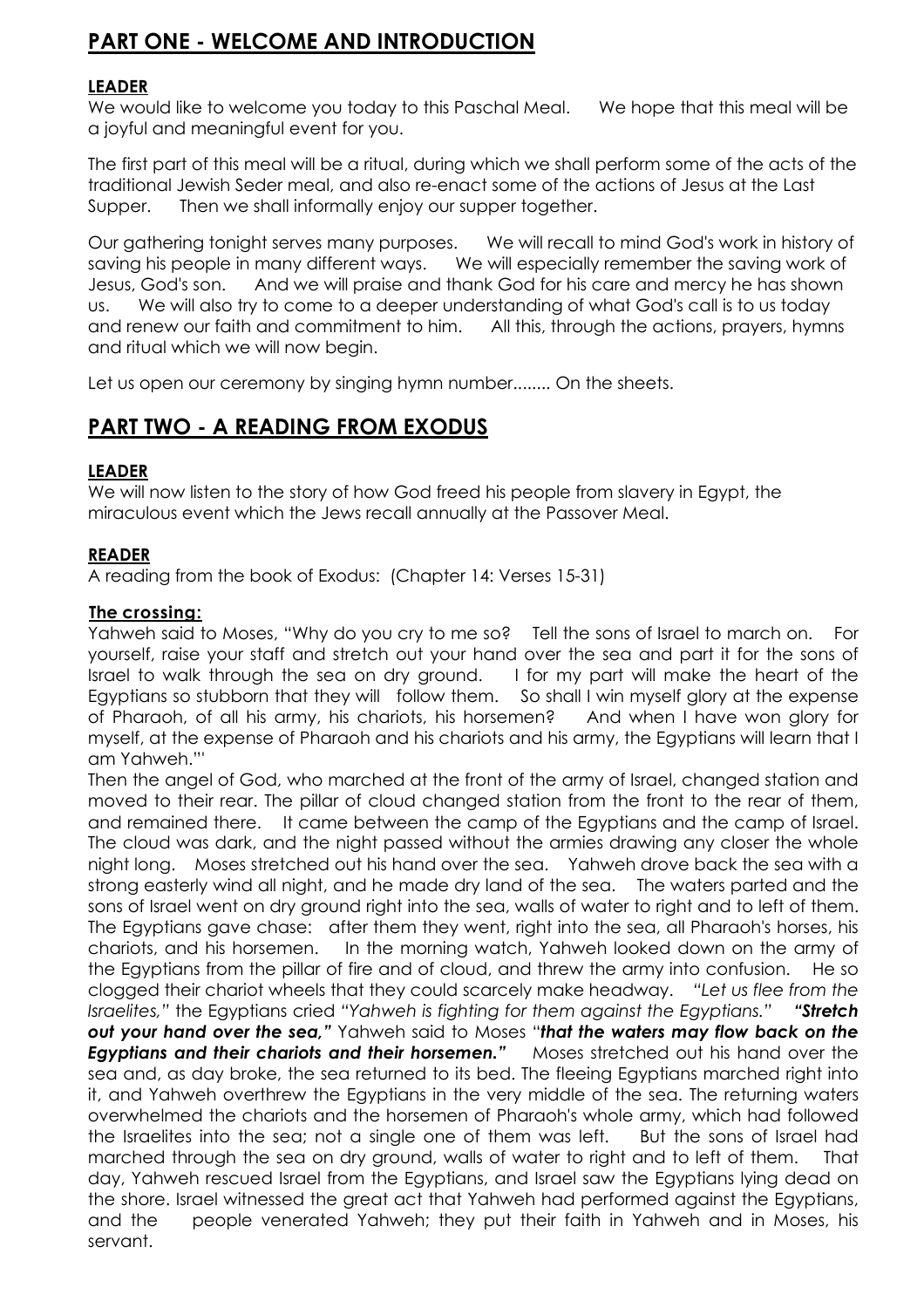# **PART THREE - SEARCH FOR THE LEAVEN**

### **LEADER**

The first part of the Jewish ritual is the search for leaven. The Jews were commanded to eat only unleavened bread over this period in memory of the haste with which they had to leave Egypt - they did not even have time to let the bread rise. So, in each household, there is a search to see that no leaven is left during this time of Passover. We would like the children to search the room/the house/the garden for a piece of unleavened bread which we have hidden.

**(The children go off and search for the piece of bread. While they are gone, adults left behind might like to introduce themselves to one another.) When the children have returned:** 

#### **LEADER**

St. Paul gives us the Christian meaning of this action of searching for and clearing out every last piece of leaven

#### **READER**

### **A reading from St. Paul's letter to the Corinthians:** (Chapter 5: Verses 6-8)

'The pride that you take in yourselves is hardly to your credit. You must know how even a small amount of yeast is enough to leaven all the dough, so get rid of all the old yeast, and make yourselves into a completely new batch of bread, unleavened as you are meant to be. Christ, our Passover, has been sacrificed: let us celebrate the feast, then, by getting rid of all the old yeast of evil and wickedness, having only the unleavened bread of sincerity and truth.'

#### **LEADER**

*Let us now sing song number.........on the sheets.* 

## **PART FOUR - THE LIGHTING OF CANDLES**

#### **LEADER**

**Kindling of the festival lights -** Symbolizes the coming of the Messiah, **the Light of the World**  The mother of the house lights seven candles and prays to remind us of this.

#### **MOTHER:**

**(Lights seven candles or a seven-branch candle-stick),** then prays:

**Blessed are you, 0 Lord our God, King of the Universe, Who has sanctified us by your commandments, and commanded us to light the festival lights. Blessed are you, 0 Lord our God, King of the Universe, Who has kept us alive and sustained us and brought us to this season. May our gathering be consecrated, 0 God, By the light of your countenance Shining upon us in blessing And bringing us peace as followers of your Son Jesus, We ask this peace in our hearts, in our Homes, in our schools, And in our country. Amen.** 

#### **1st Cup of Wine**: The cup of Holiness - *The first cup of Wine or grape juice is poured*

**FATHER:** *(stands, and holds up the glass and prays)*  Blessed are you, Lord God, King of the universe, creator of the fruit of the vine.

**ALL**

**Blessed are you, Lord God, King of the universe You have chosen us from among all people You have given us joy and gladness And brought us to this celebration of our freedom**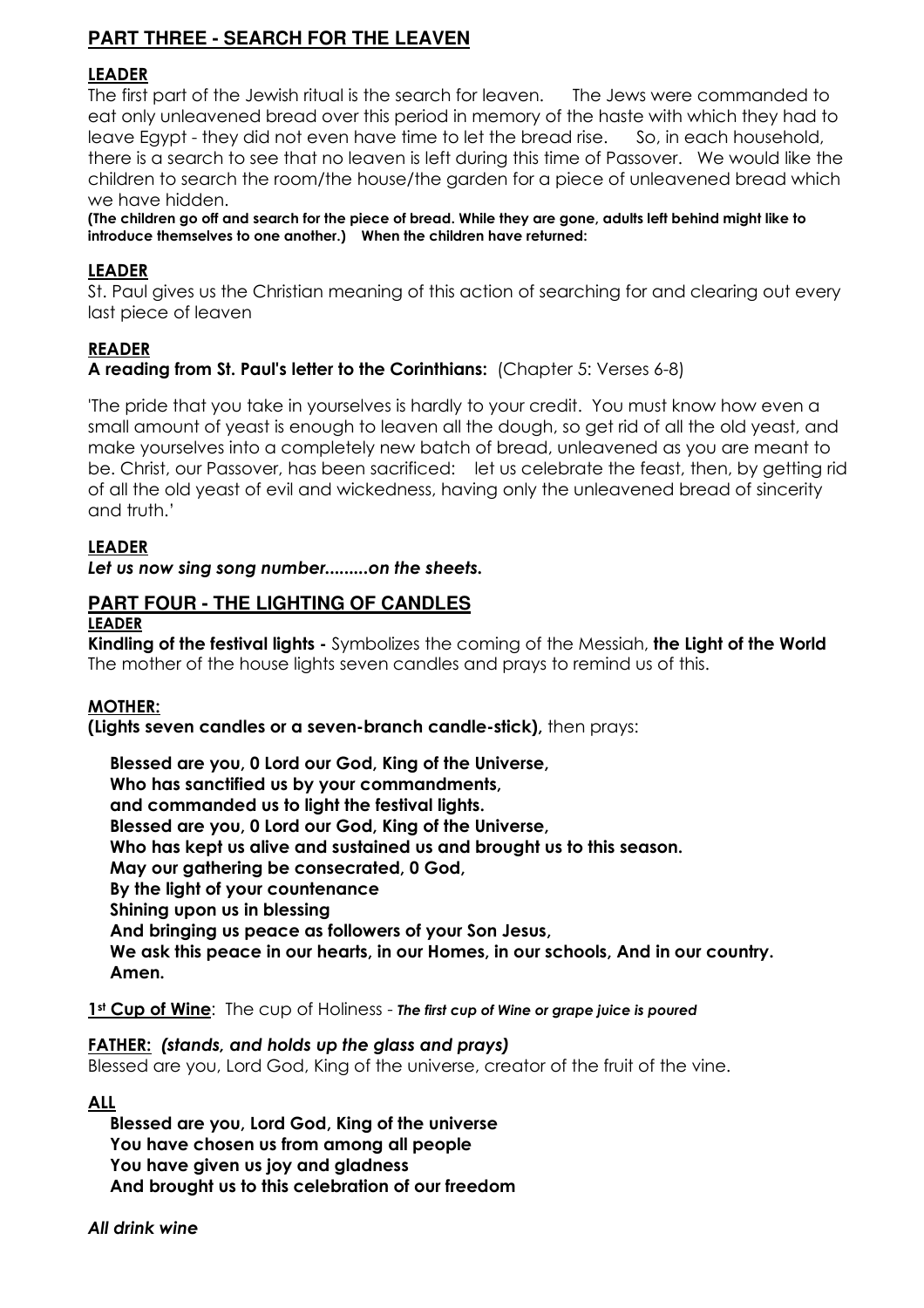# **PART FIVE - THE WASHING OF FEET STORY**

### **LEADER**

At this point, after drinking a glass of wine, the head of the household *(Father) washes his hands.* It was probably at this point in the ritual that Jesus extended this act to wash his disciples' feet.

## *Let us listen to the story of this:*

## **READER**

A reading from the Gospel according to John: (Chapter 13: Verses 1-16)

#### *Jesus washes his disciples' feet:*

It was before the festival of the Passover, and Jesus knew that the hour had come for him to pass from this world to the Father. He had always loved those who were in this world, but now he showed how perfect his love was.

They were at supper, and the devil had already put it into the mind of Judas Iscariot, son of Simon, to betray him. Jesus knew that the Father had put everything into his hands, and that he had come from God and was returning to God, and he got up from the table, removed his outer garment and, taking a towel, wrapped it round his waist; he then poured water into a basin and began to wash the disciples' feet and to wipe them with the towel he was wearing. He came to Simon Peter, who said to him, *"Lord, are you going to wash my feet?"*  Jesus answered, "*At the moment you do not know what I am doing, but later you will understand."* "Never" said Peter "*You shall never wash my feet."* Jesus replied,

*"If I do not wash you, you can have nothing in common with me"* "Then, Lord" said Simon Peter "not only my feet, but my hands and my head as well." Jesus said, *"No one who has taken a bath needs washing; he is clean all over. You too are clean, though not all of you are."* He knew who was going to betray him that was why he said, *"though not all of you are."* When he had washed their feet and put on his clothes again, he went back to the table. *"Do you understand"* he said "*what I have done to you? You call me Master and Lord, and rightly; so, I am. If I, then, the Lord and Master, have washed your feet, you should wash each other's feet. I have given you an example so that you may copy what I have done to you.* 

**"I tell you most solemnly, no servant is greater than his master, no messenger is greater than the man who sent him."** 

### **FIRST PRAYER**

Let us pray: **Almighty Father, you have given us in Jesus, an example of selfless and devoted service. Make us mindful of the needs and sufferings of others, and grant that people may devote themselves to the common welfare, not seeking gain for themselves, but placing the needs of others above their own interests. Help us all to give much and demand little, so that we may all know the joy of service, for the sake of him who died for us, Jesus Christ our Lord. Amen.** 

### **LEADER**

In response to this challenge of Jesus to be people of service, let us sing number .......... on the sheets.

## **PART SIX - EATING OF THE RITUAL FOODS**

### **LEADER**

To commemorate the sufferings of their forefathers in Egypt and the miraculous way in which God freed them from slavery, the Jews developed a ritual of eating certain symbolic foods. Let us re-enact this ritual now.

### **FOOD LEADER**

"We first eat little **bitter herbs"** *(Take some yourself and pass the bowl on – then dip them in*  **salt water).** "These herbs remind us of the suffering of the Jews in Egypt, and also of the bitterness of our own sin and our rejection of God. They symbolise the constant struggle of our life against evil and for good".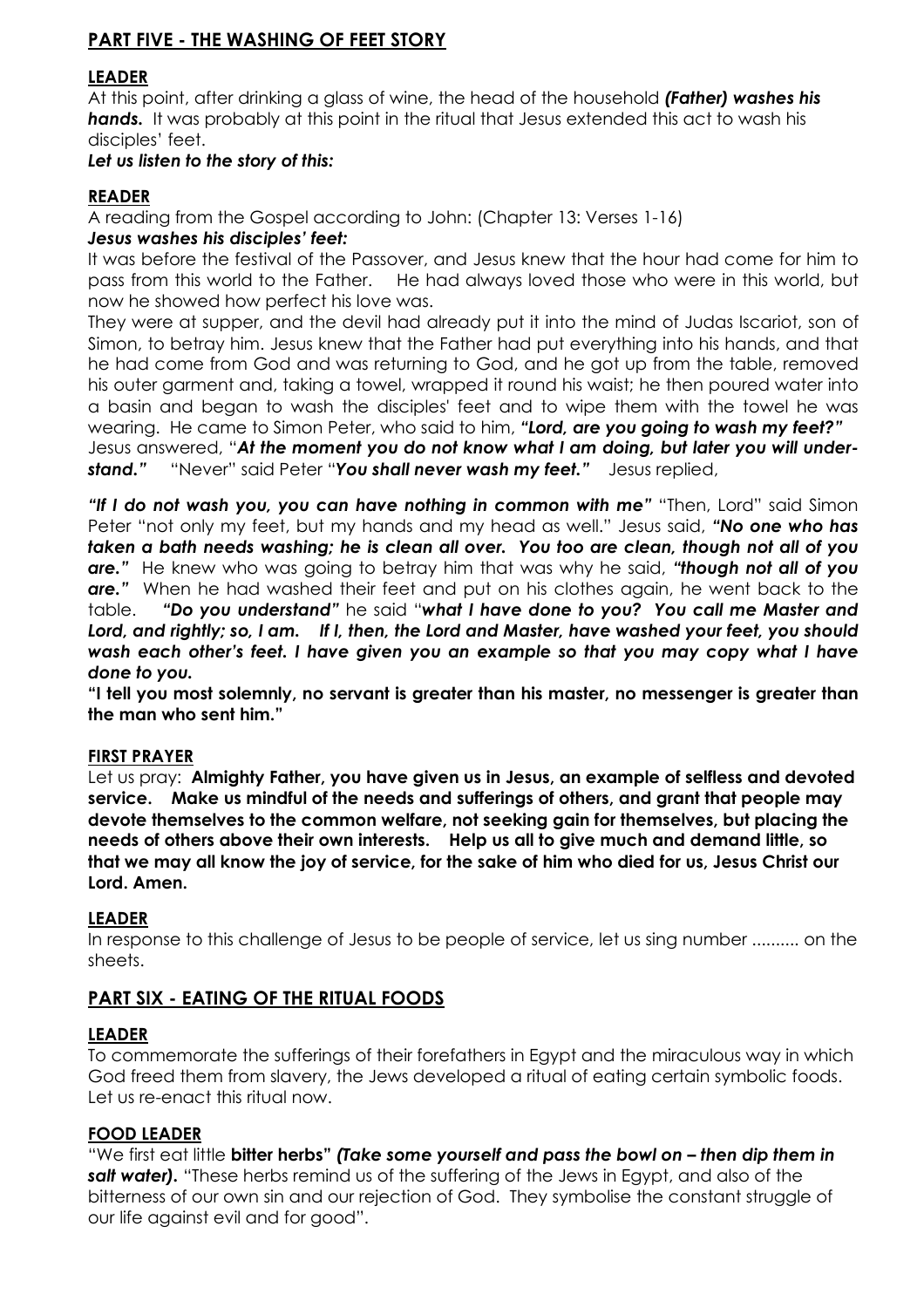### **MOTHER:**

## **Blessed are you O Lord our God, King of the Universe, Creator of the fruit of the earth**

(Wait until everyone has eaten bitter herbs.)

Now we eat a little *matzo*, or unleavened bread. This reminded the Jews of their pilgrimage out of Egypt and through the desert. Eating this bread reminds us that this life is a pilgrimage, a journey to the Kingdom of God.

## *As we eat, we say together the acclamation number ..........on the sheets.*

Now we eat a little *haroset*, or sweet herb, with some matzos. This reminds us of the great victories God has won for his people in history, and also the victory God has won through his resurrection. It is a further reminder to us that the Kingdom of God will come, it is assured. These sweet foods further remind us of the hope for our lives which Jesus' message gives us, a real hope in this world that a new situation can one day come about where justice, love and peace are not merely distant ideals, but are the norms of everyone's daily living.

## **PART SEVEN - INSTRUCTIONS TO THE CHILDREN**

## **LEADER**

The meaning of these ceremonies and ritual sections are explained by the father of the house to his children.

**FIRST CHILD:** Father, why is this night different from all other nights

## **FATHER:**

My son, this night is different for this reason. You remember the Israelites had been settled in Egypt for four hundred and thirty years. The Egyptians ill-treated our fathers; they gave them no peace and inflicted harsh slavery upon them. But they called on God our Father and He heard our voice and saw our misery, our toil and our oppression and he brought us out of the land of Egypt with mighty hand and outstretched arm, with great signs and wonders. This was a night of vigil as our people waited for the Lord to bring them out of slavery. It is the Lord's night. All Israelites keep their vigil generation after generation. This night is different from all other nights, because the Holy One passed over the houses of the children of Israel, but killed all the first-born of the Egyptians.

### **SECOND CHILD**

On all other nights we may eat either leavened or unleavened bread - but why, on this night, do we eat only unleavened bread?

## **FATHER**

My son, it is because there was no time for the dough of the Israelites in Egypt to become leavened before the Holy One revealed Himself to them and saved them. As it is told in the Bible:

#### "*And the dough which they had brought out from the land of Egypt they baked into cakes of unleavened bread, because they could not tarry, nor had they prepared themselves any provisions."*

So, like them, we eat this unleavened bread.

### **THIRD CHILD:**

On all other nights we eat herbs of any kind. On this night why do we eat only bitter herbs?

## **FATHER**

My child, they are eaten to remind us that the Egyptians embittered the lives of our people. As it is written: *"And they embittered their lives with hard labour; with mortar and bricks and every kind of labour in the fields: all the work which they made them do was rigorous."* We eat the bitter herbs as a reminder.

### **FOURTH CHILD**

Father, on this night we will eat roasted lamb. Why is this so?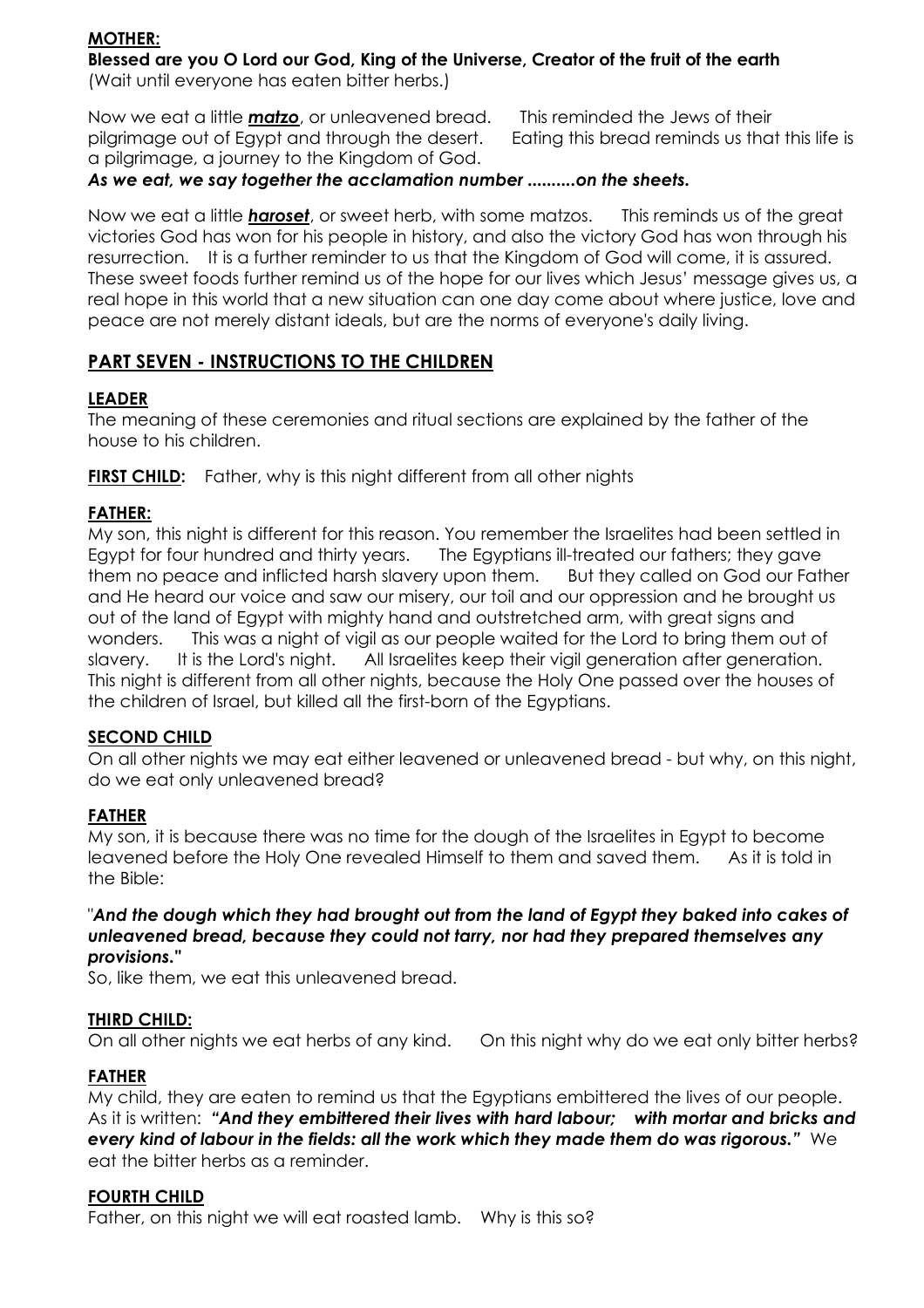## **FATHER**

My child, this will remind us of the lamb that our fathers ate on the night of their deliverance from the land of Egypt and of the blood of the Lamb with which they painted the doorposts of their houses so that the Holy One might not destroy them.

So, my child, in every generation one must look upon himself, as if he personally had come out of the land of Egypt. As the Bible says: *"And you shall tell your son on that day, saying it is because of that which the Lord did for me when I came forth from the land of Egypt. "For it was not only the Israelites whom the Holy One redeemed, but us too with them.* As it is said: **"He brought us out from there that he might lead us to - and give us - the land which he pledged to our forefathers."**

Therefore, it is our duty to thank and praise in song and prayer, to glorify and extol him who performed all these wonders for the people of Israel and us. He brought us from slavery to freedom from anguish to joy, from sorrow to festivity, from darkness to great light. Let us therefore sing before Him a new song. Let us praise the Eternal One.

## **PART EIGHT - THE HALLEL PSALM –** *Thanksgiving for deliverance from Egypt*

### **LEADER**

**Let us know join together in praising God for his wonderful acts of deliverance in freeing the Jews from slavery and, in Jesus, freeing all men from the slavery of sin and evil.** 

 The cantor will sing/say the verses and we will reply by singing the antiphon **"For His great love is without end"** after each verse

**CANTOR:** For His great love is without end. **PEOPLE:** For His great live is without end.

## *CANTOR*

O give thanks to the Lord, for He is good Give thanks to the God of Gods Give thanks to the Lord of Lords.

Who alone has wrought marvellous works? Whose wisdom it was made the skies Who fixed the earth firmly on the seas?

It was He who made the great lights: The sun to rule in the day The moon and the stars in the night.

The first-born of the Egyptians He smote He brought Israel out from their midst Arm outstretched, with power in His hand.

He divided the Red Sea in two He made Israel pass through the midst He flung Pharaoh and his force in the sea.

And He snatched us away from our foes He gives food to all living things To the God of Heaven give thanks.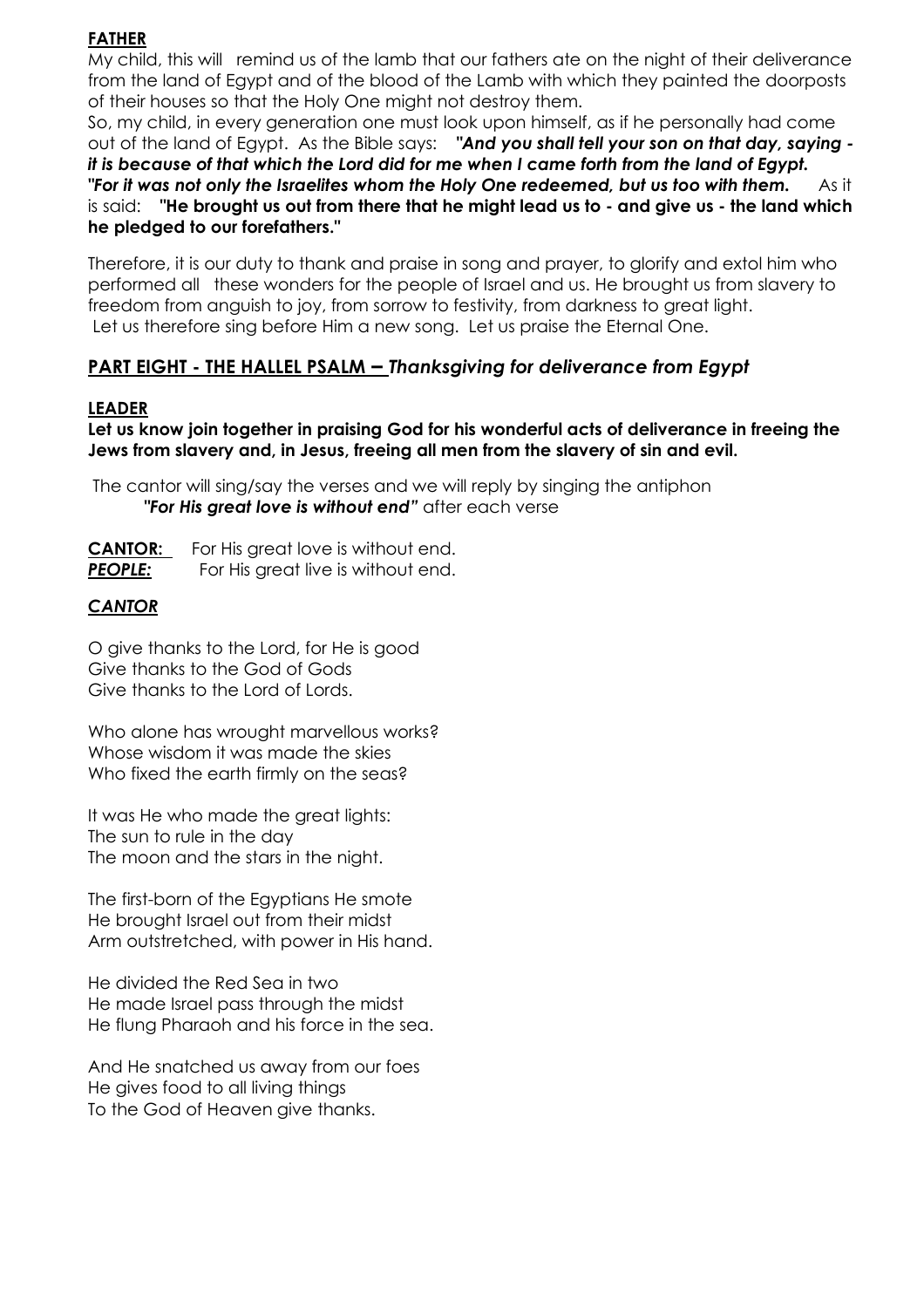# **PART NINE - ST PAUL'S ACCOUNT OF THE LAST SUPPER**

## **LEADER**

We now read St. Paul's account of Jesus' last Seder Meal, **the Last Supper,** and of how this meal of Jesus became vitally important for us Christians.

## **READER**

A reading from the **First Letter of Paul to the Corinthians (Chapter 11: Verses 23-26)**

**"For this is what I received from the Lord, and in turn passed on to you: that on the same night that he was betrayed, the Lord Jesus took some bread, and thanked God for it and broke it, and he said,** *'This is my body, which is for you; do this as a memorial of me.* **In the same way he took the cup after supper, and said,** *'This cup is the new covenant in my blood. Whenever you drink it, do this as a memorial of me'.* **Until the Lord comes, therefore, every time you eat this bread and drink this cup, you are proclaiming his death."** 

## **PART TEN - A GLASS OF WINE IN TRIUMPH**

### **LEADER**

*Let us now pour out and drink a glass of wine, in memory of what Jesus did. This is a triumphant glass, so we stand and drink it. We drink triumphantly because Jesus has triumphed through his death and resurrection, because he has left us himself in the Eucharist, and because through all this he has won the Kingdom of God and offered us a sure hope for the future*.

(Wait while wine is drunk)

## **PART ELEVEN - CONCLUSION**

### **SECOND PRAYER**

**Let us pray:** 

**0 God and Heavenly Father, you have given to us, your holy people, the bread that comes down from heaven, in your Son, Jesus Christ. Help us to rid ourselves of the old yeast of evil and wickedness so that we may welcome the bread of sincerity and truth. Grant that we may continually live in him and he in us, so that, day by day, we may be renewed in spirit by the power of his endless life, He who gave himself for us and now lives and reigns with you for ever and ever.** Amen.

### **LEADER**

Now let us conclude our service of worship by singing together song number .......... on the song-sheets.

*Supper is now served, during which people meet and get to know each other. You might also like to sing a few more song during or after the meal. When people begin to leave, conclude with a prayer led by someone, and possibly with intentions shared.*